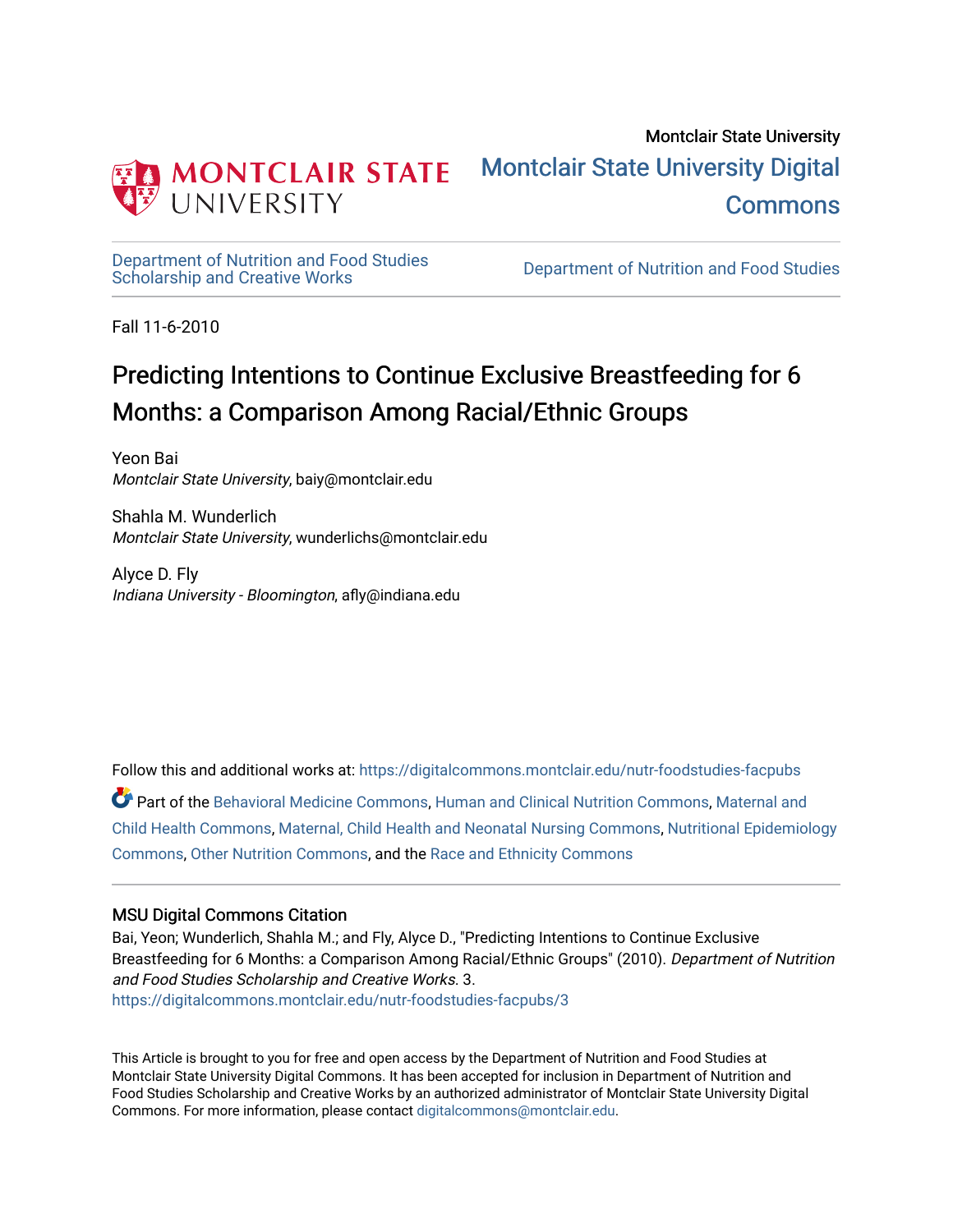# Predicting Intentions to Continue Exclusive Breastfeeding for 6 Months: a Comparison Among Racial/Ethnic Groups

Yeon Bai • Shahla M. Wunderlich • Alyce D. Fly

Published online: 6 November 2010 - Springer Science+Business Media, LLC 2010

Abstract The purpose of this study was to explore how mothers of different races/ethnicities make decisions to continue exclusive breastfeeding (EBF) for 6 months under the Theory of Planned Behavior. Participants were recruited from hospitals and WIC clinics in Central Indiana and Southern New Jersey from 2008 to 2009. Mothers  $(N = 236: 93$  non-Hispanic African American, 72 non-Hispanic white, 71 Hispanic/Latina) completed a selfadministered questionnaire that measured theoretical constructs and beliefs related to their intention to practice EBF for 6 months. Intentions to continue EBF for 6 months were similar  $(P = 0.15)$  across racial/ethnic groups. Significant proportions of the intention ( $P < 0.001$ ) were explained by the three theoretical constructs (attitude, subjective norm, and perceived behavioral control). The relative importance of each construct in predicting the intention varied by group. The most influential predictors  $(P < 0.001)$  were attitude for white mothers, subjective norm for African American mothers, and perceived behavioral control for Latina mothers. Latent beliefs strongly associated with attitude in white mothers were 'bonding with the baby' and 'easy feeding.' Beliefs held by family members and the general public contributed to the

Y. Bai  $(\boxtimes) \cdot$  S. M. Wunderlich

Department of Health and Nutrition Sciences, Montclair State University, 1 Normal Ave, Montclair, NJ 07043, USA e-mail: baiy@mail.montclair.edu

S. M. Wunderlich e-mail: wunderlichs@mail.montclair.edu

A. D. Fly

Department of Applied Health Science, Nutrition and Dietetics Program, Indiana University, 1025 E. 7th Street, Bloomington, IN 47405, USA e-mail: afly@indiana.edu

subjective norm of African American mothers. Perceived behavioral control in Latina mothers was highly correlated with 'pumping breast milk'. Development of policy and intervention programs that focus on shaping strong predictors and beliefs within racial/ethnic groups could reduce disparities in EBF rates and establish EBF for 6 months as a cultural norm.

Keywords Exclusive breastfeeding - Racial/ethnic disparity - Beliefs - Theory of planned behavior

## Introduction

Human milk fulfills all nutritional requirements for the growth and development of an infant, provides protection from acute illness during childhood, and may provide protection from chronic diseases [\[1](#page-7-0)]. Oxytocin released by the suckling stimulus prompts ejection of milk and promotes warmth and relaxation, allowing emotional bonding that is more pronounced with repeated exposures [[2\]](#page-7-0). Depressive symptoms have been found to be inversely associated with exclusive breastfeeding (EBF), thus providing additional emotional benefits [\[3](#page-7-0)]. EBF also can improve the mother's health by reducing the risk of certain cancers and Type 2 diabetes, and may improve bone health [[4–6\]](#page-7-0).

The U.S. Department of Agriculture projects a minimum of \$3.6 billion in annual savings in health-care costs if the proportion of children breastfed in the early postpartum period were increased to the Health People 2010 goal of 75% [[7\]](#page-7-0). Though EBF provides many benefits, the recommended duration of EBF for 6 months is not a cultural norm in the United States.

Since the launch of Blue Print for Action on Breastfeeding nearly 10 years ago by the U.S. Department of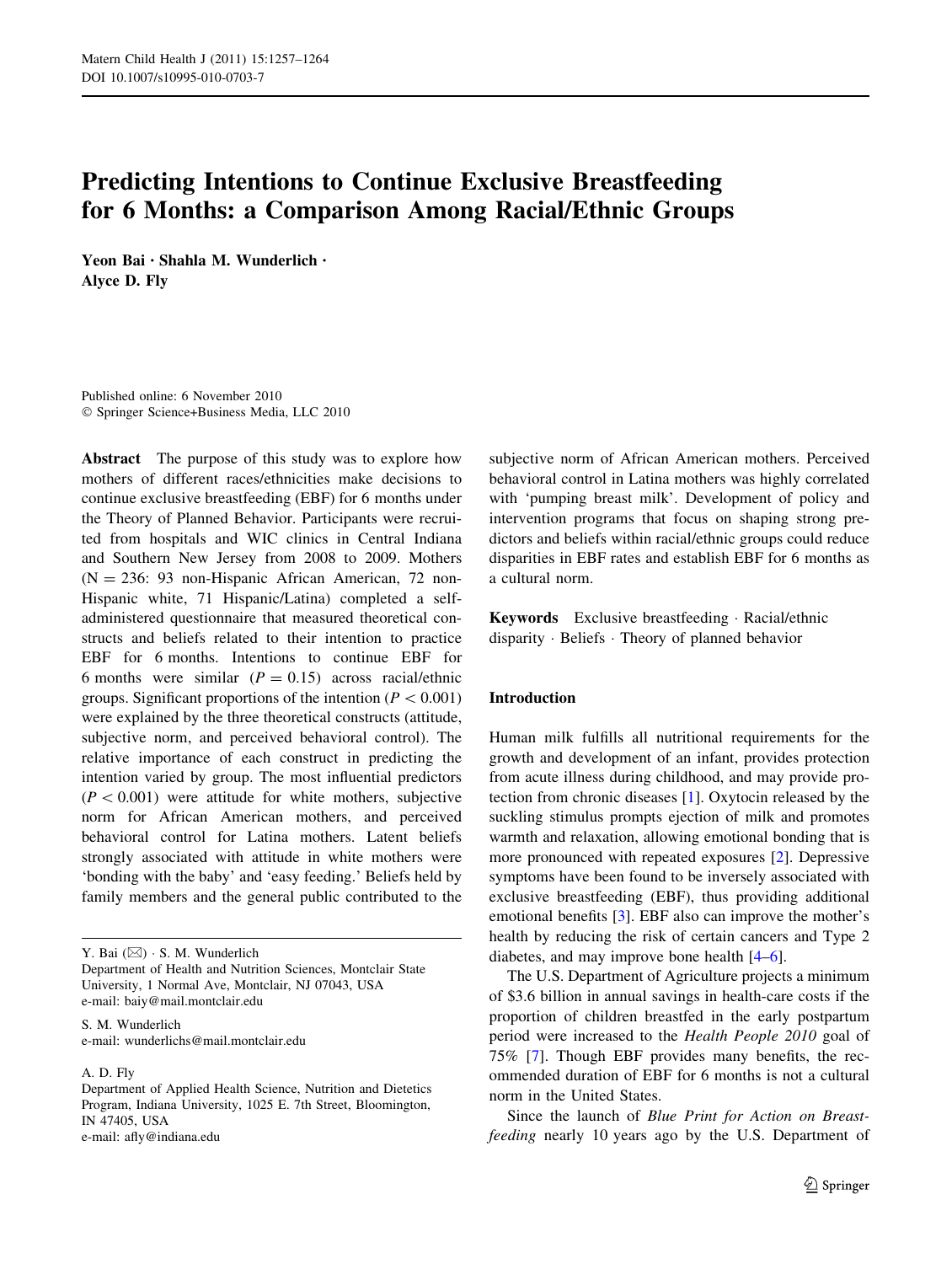<span id="page-2-0"></span>Health and Human Services, improvements have been made in national breastfeeding rates [\[8](#page-7-0)], though the degree of improvement has differed by race/ethnicity. The largest rate increase was for 'ever breastfed' among African American mothers, though it still lags behind that of other races overall. The smallest increases were among white or Latina mothers, who traditionally have been more likely to breastfeed. Studies have shown that Latina mothers were more likely to breastfeed even after controlling for socioeconomic background and birth characteristics [[9,](#page-8-0) [10](#page-8-0)].

According to 2004–2008 National Immunization Survey data, racial/ethnic differences in breastfeeding prevalence were substantial. A 16 percentage-point gap in the prevalence of breastfeeding for 6 months between African Americans and whites has been consistent since 1990 [\[11](#page-8-0)]. Regional differences are also apparent, as another study showed that Latina mothers in Eastern states had higher initiation rates than white mothers, and posited that this difference was due to degree of acculturation; that is, the longer Latinas lived in the U.S., the more likely they were to perceive formula feeding as acceptable [[12](#page-8-0)].

Several other studies have noted racial/ethnic disparities in breastfeeding behavior and explored possible contributing factors including income [\[13–16](#page-8-0)]. But data on psychosocial variables and the latent cultural and personal beliefs shared by racial/ethnic groups toward breastfeeding, especially EBF, are limited. In consideration of the growing diversity in the U.S., it is important to understand the complex effects of culture and personal beliefs on EBF. The purpose of this study was (a) to explore how mothers of different races/ethnicities form their intention to sustain EBF for 6 months, and (b) to determine important predictors of the intention and their underlying beliefs using the framework of the Theory of Planned Behavior.

#### **Methods**

#### Theory of Planned Behavior

Breastfeeding is a function of a mother–infant dyad, where psychosocial and circumstantial factors affecting both parties alter breastfeeding intention, initiation, and continuation. As such, breastfeeding is considered to be a less volitionally-controlled behavior [\[17](#page-8-0)], and can be explained by using the TPB. The central premise of the TPB is that the immediate antecedent of a behavior is the person's intention to perform the behavior. Intention is a function of three theoretical constructs: attitude, subjective norm, and perceived behavioral control. These three constructs are influenced by underlying beliefs. Attitude is determined by behavioral beliefs that performing the behavior will lead to certain outcomes and is weighted by the evaluation of those outcomes. A more favorable attitude results from beliefs that performing the behavior will lead to positive outcomes. Subjective norm is determined by normative beliefs of what valued social referents think about performing the behavior, and is weighted by the general motivation to comply with those referents. Perceived behavioral control (PBC) is determined by specific situational factors and the degree to which those factors make it easy or difficult to perform the behavior [[17–19\]](#page-8-0). The theory purports that variables such as cultural and individual characteristics contribute to latent beliefs that ultimately dictate attitude, subjective norm, and PBC (Fig. 1). Examination of these constructs and their underlying beliefs rather than broad demographic variables is expected to lead to a better understanding of the dynamics of the behavior.

Understanding 'why people behave the way they do' using behavioral theories can be essential to the development of successful breastfeeding promotion strategies because education on the benefits of breastfeeding alone



Fig. 1 Theory of Planned Behavior, modified from Ajzen [[17](#page-8-0)]. Attitude, subjective norm, and perceived behavioral control are direct predictors of the intention to perform the behavior. Underlying beliefs (i.e. behavioral, normative, and control beliefs) influence direct predictors, subsequently impact the intention. The beliefs are weighed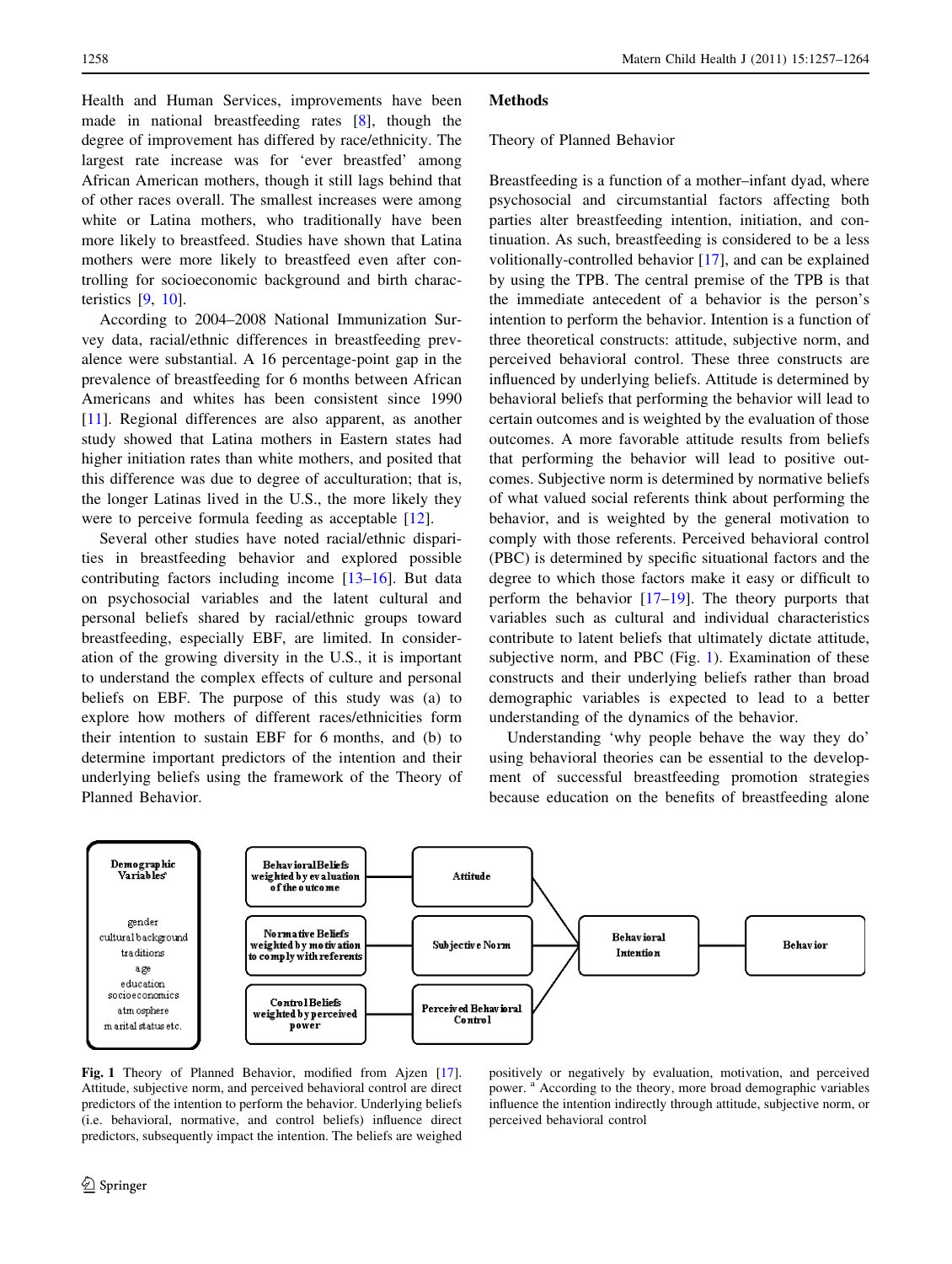may not be sufficient to prompt action from mothers [\[20–22](#page-8-0)]. The Theory of Planned Behavior (TPB) and the Theory of Reasoned Action (TRA) have been utilized to study the factors underlying the decision to perform the breastfeeding behavior and provided evidence that intention leads to breastfeeding behavior [[20–26\]](#page-8-0).

## Study Design and Sampling

A cross-sectional survey design was used to examine the intention to perform the target behavior: continuation of EBF for 6 months. Participants were recruited from two hospitals and two Women, Infants, and Children (WIC) clinics in Central Indiana and Southern New Jersey between 2008 and 2009. Using a purposive sampling method, mothers with infants from birth through 4 weeks old, who were practicing EBF, speaking either English or Spanish, and 18 years or older in age were invited to participate in the study. Once mothers consented to participate in the study, they were asked to complete the questionnaire during either their postpartum stay at hospitals or during initial newborn certification visits at WIC clinics. Sample size was determined according to two guidelines for use of multiple regression, i.e., that the ratio of observations to independent variables ( $m = 3$  in this study) should not fall below 5, and that there should be 10 observations for each independent variable [\[27](#page-8-0), [28\]](#page-8-0). These guidelines indicated that a range of 15–30 subjects were needed for the study. The study was approved by Institutional Review Boards of participating hospitals, WIC clinics, Indiana University, and Montclair State University.

#### Instrument

The self-administered questionnaire, available in English and Spanish, contained measures of theoretical components and demographic variables. The variables in the questionnaire were developed through a theory-guided elicitation study [\[29](#page-8-0), [30\]](#page-8-0). The questionnaire was translated to a Spanish version and reviewed and validated by Spanishspeaking content specialists. The most frequently mentioned items from the elicitation study were assigned to the corresponding constructs of the TPB. The term 'EBF for 6 months' was defined on the questionnaire as using only breast milk, fully breastfeeding, no solids, no water, and no other liquids for the full 6 months from birth. Participants were actively breastfeeding exclusively at the time of survey; therefore, the measures of the instrument assess the intention to continue EBF, rather than the intention to initiate EBF.

Items on the questionnaire assessed intention, theoretical constructs (attitude, subjective norm, and PBC), and their respective underlying beliefs, using a 7-point Likert scale. Intention was measured by two items that used a scale to rate the likelihood of EBF for 6 months (where,  $1 =$  extremely unlikely;  $4 =$  neither;  $7 =$  extremely likely). Attitude was measured by asking mothers to rate their feelings toward 'EBF for 6 months' on 8 pairs: good/bad, relaxing/exhausting, natural/unnatural, pleasant/ gross, convenient/inconvenient, time-saving/time-consuming, rewarding/embarrassing, and easy/difficult. These pairs were based in part on descriptors and adjectives that participants used frequently in a prior elicitation study. [[30\]](#page-8-0) Subjective norm was measured using a scale to indicate perception of whether or not 'most people who are important to me' and 'most mothers like me' agree to 'EBF for 6 months',  $(1 =$  extremely disagree;  $4 =$  neither;  $7 =$ extremely agree). Perceived behavioral control was investigated over two aspects: control over the circumstance whether performing EBF was under their control  $(1 = not$ at all up to me/under my control;  $4 =$  somewhat up to me/ under my control;  $7 =$  completely up to me/under my control)—and confidence—how sure or confident they are that they will perform EBF for 6 months  $(1 = not at all$ sure/confident;  $4 =$  somewhat sure/confident;  $7 =$  completely sure/confident). Respective underlying beliefs were measured by 23 items that were extracted verbatim from the prior elicitation study.

## Data Analysis

Multiple regression analyses were conducted using the forward method for racial/ethnic groups to determine the relative importance of attitude, subjective norm, and PBC in predicting the intention. Responses to the 7-point Likert scales were averaged before entry into the regression model: intention (mean score of 2 items), attitude (mean score of 8 items), subjective norm (mean score of 2 items), and PBC (mean score of 2 items). The reliability of the instrument in previous study was 0.99, 0.84, 0.60, and 0.90 for intention, attitude, subjective norm, and PBC. [\[26](#page-8-0)] The reliability of the instrument was tested again in this study. Factor analysis was performed to establish the validity of the instrument.

Absence of multicollinearity was tested by examining the correlation matrix of predictors (Table [1\)](#page-4-0) to ensure the legitimate use of regression analysis. [[27\]](#page-8-0) The regression model provided the proportion of the variance of intention accounted for by the predictors. Standardized multiple regression coefficients  $(\beta)$  were compared to determine the best predictors of intention within racial/ethnic groups. Behavioral, normative, and control beliefs were multiplied by their corresponding weights as the theory indicates (Fig. [1\)](#page-2-0), then correlated with attitude, subjective norm, and PBC using Pearson product-moment correlations (r) in order to identify specific beliefs strongly associated with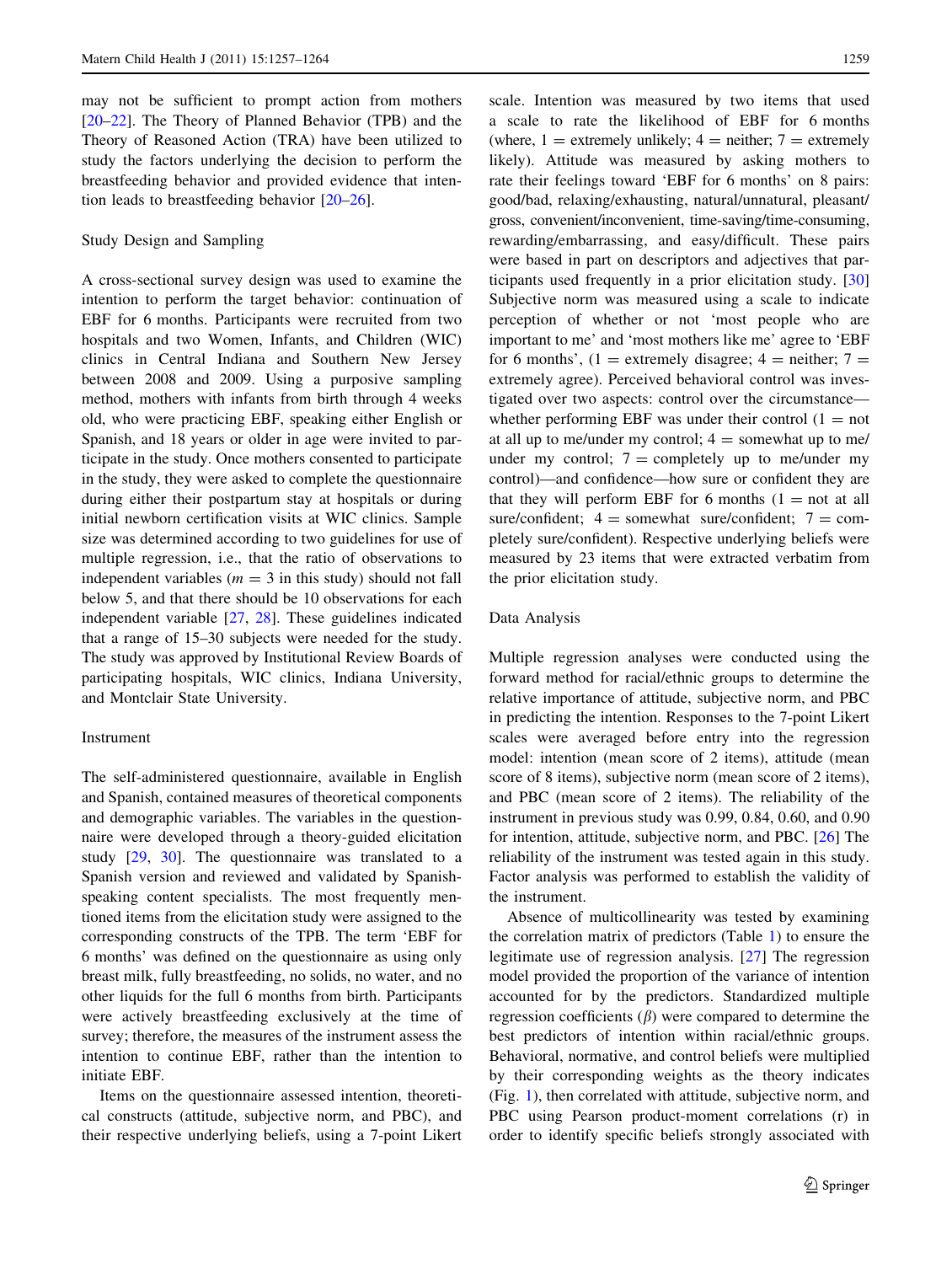**Table 1** Correlation matrix of theoretical variables  $(N = 236)$ 

|                 |          |          | Intention Attitude Subjective norm | PBC      |
|-----------------|----------|----------|------------------------------------|----------|
| Intention       |          | $0.60**$ | $0.58**$                           | $0.33**$ |
| Attitude        | $0.60**$ |          | $0.54**$                           | $0.26**$ |
| Subjective norm | $0.58**$ | $0.54**$ |                                    | $0.20**$ |
| $PBC^a$         | $0.33**$ | $0.26**$ | $0.20**$                           |          |

\*\*  $P < 0.01$ 

<sup>a</sup> PBC: Perceived Behavioral Control

their constructs. Potential confounding variables such as demographic characteristics were compared between racial/ethnic groups. The characteristics that were significantly different were incorporated into a logistic regression model to determine whether they had a role independent of the theoretical constructs in predicting the intention. Data were analyzed using Statistical Package for the Social Sciences (SPSS) version 16.0 (SPSS, Inc. Chicago, IL, USA) with a Type I error rate of 0.05.

# **Results**

Participants  $(N = 236)$  identified themselves as non-Hispanic African American ( $n = 93$ ), non-Hispanic white

<span id="page-4-0"></span>1260 Matern Child Health J (2011) 15:1257–1264

 $(n = 72)$ , or Hispanic/Latina  $(n = 71)$ , and represented an 88% overall response rate. One hundred mothers were recruited during their initial hospital stay after the baby's birth, while the rest were recruited up to 4 weeks postpartum in WIC clinics. The mean infant age, representing recruitment time, was similar  $(P > 0.05)$  in each racial/ ethnic group; thereby establishing group equivalence. The demography of groups differed significantly ( $P \lt 0.001$ ) for marital status, WIC participation, education, and maternal age (Table 2). Geographic location was different only for non-Hispanic white mothers. Therefore, the logistic regression model included marital status (married vs. non-married), socioeconomic status (WIC, non-WIC), and geographic location (Indiana vs. New Jersey) as dichotomous variables, and education/maternal age as continuous variables.

# Instrument Reliability and Validity

Reliability coefficients (Cronbach's  $\alpha$ ) for intention, attitude, subjective norm, and PBC in the current study were calculated as 0.94, 0.90, 0.65, and 0.84, respectively. Although the coefficient of subjective norm was less than ideal, it was found to be an improvement over the first reported internal consistency estimate of 0.60 [\[26](#page-8-0)]. Moreover, variables measuring subjective norm showed significant correlation with the predicted value  $(r = 0.58)$ ,

| Characteristics                                                    | Overall<br>$(N = 236)$ | Non-Hispanic<br>$AA (n = 93)$ | Non-Hispanic<br>white<br>$(n = 72)$ | Hispanic/<br>Latina<br>$(n = 71)$ | $\boldsymbol{P}$ |  |
|--------------------------------------------------------------------|------------------------|-------------------------------|-------------------------------------|-----------------------------------|------------------|--|
| Marital status $(\%)$                                              |                        |                               |                                     |                                   |                  |  |
| Married                                                            | 44.3                   | 31.6                          | 71.0                                | 28.4                              | < 0.001          |  |
| Unmarried                                                          | 55.3                   | 67.1                          | 29.0                                | 71.6                              |                  |  |
| WIC participation $(\%)$                                           |                        |                               |                                     |                                   |                  |  |
| <b>WIC</b>                                                         | 73.5                   | 91.1                          | 36.2                                | 95.5                              | < 0.001          |  |
| Non-WIC                                                            | 26.5                   | 8.9                           | 60.9                                | 3.0                               |                  |  |
| Education level $(\% )$                                            |                        |                               |                                     |                                   |                  |  |
| Less than high school                                              | 15.1                   | 21.8                          | 14.5                                | 9.0                               | < 0.001          |  |
| High school graduate                                               | 37.6                   | 33.3                          | 23.2                                | 59.7                              |                  |  |
| Some college                                                       | 18.6                   | 20.5                          | 23.2                                | 11.9                              |                  |  |
| College graduate                                                   | 21.2                   | 17.9                          | 23.2                                | 14.9                              |                  |  |
| Post-graduate                                                      | 8.7                    | 6.4                           | 15.9                                | 4.5                               |                  |  |
| Employment $(\% )$                                                 |                        |                               |                                     |                                   |                  |  |
| No-work                                                            | 43.8                   | 50.6                          | 30.4                                | 50.7                              | 0.07             |  |
| Full time                                                          | 42.5                   | 40.5                          | 55.1                                | 31.3                              |                  |  |
| Part time                                                          | 12.3                   | 6.3                           | 13.0                                | 17.9                              |                  |  |
| Maternal age <sup>a</sup> (mean $\pm$ SD <sup>b</sup> )<br>(years) | $28.6 \pm 6.2$         | $28.1 \pm 6.6$                | $30.2 \pm 6.4$                      | $27.5 \pm 5.3$                    | 0.02             |  |
| Baby's birth weight<br>$(\text{mean} \pm \text{SD}) (\text{kg})$   | $3.3 \pm 0.6$          | $3.1 \pm 0.6$                 | $3.4 \pm 0.5$                       | $3.4 \pm 0.4$                     | 0.02             |  |
| Baby's age <sup>a</sup> (mean $\pm$ SD) (weeks)                    | $1.5 \pm 0.7$          | $1.4 \pm 0.8$                 | $1.3 \pm 0.7$                       | $1.5 \pm 0.7$                     | 0.38             |  |

Table 2 Demographic characteristics of non-Hispanic African American (AA), non-Hispanic white, and Hispanic/ Latina mothers in the study

<sup>a</sup> Both maternal and baby's ages are at the time when mothers completed the questionnaire

<sup>b</sup> SD is standard deviation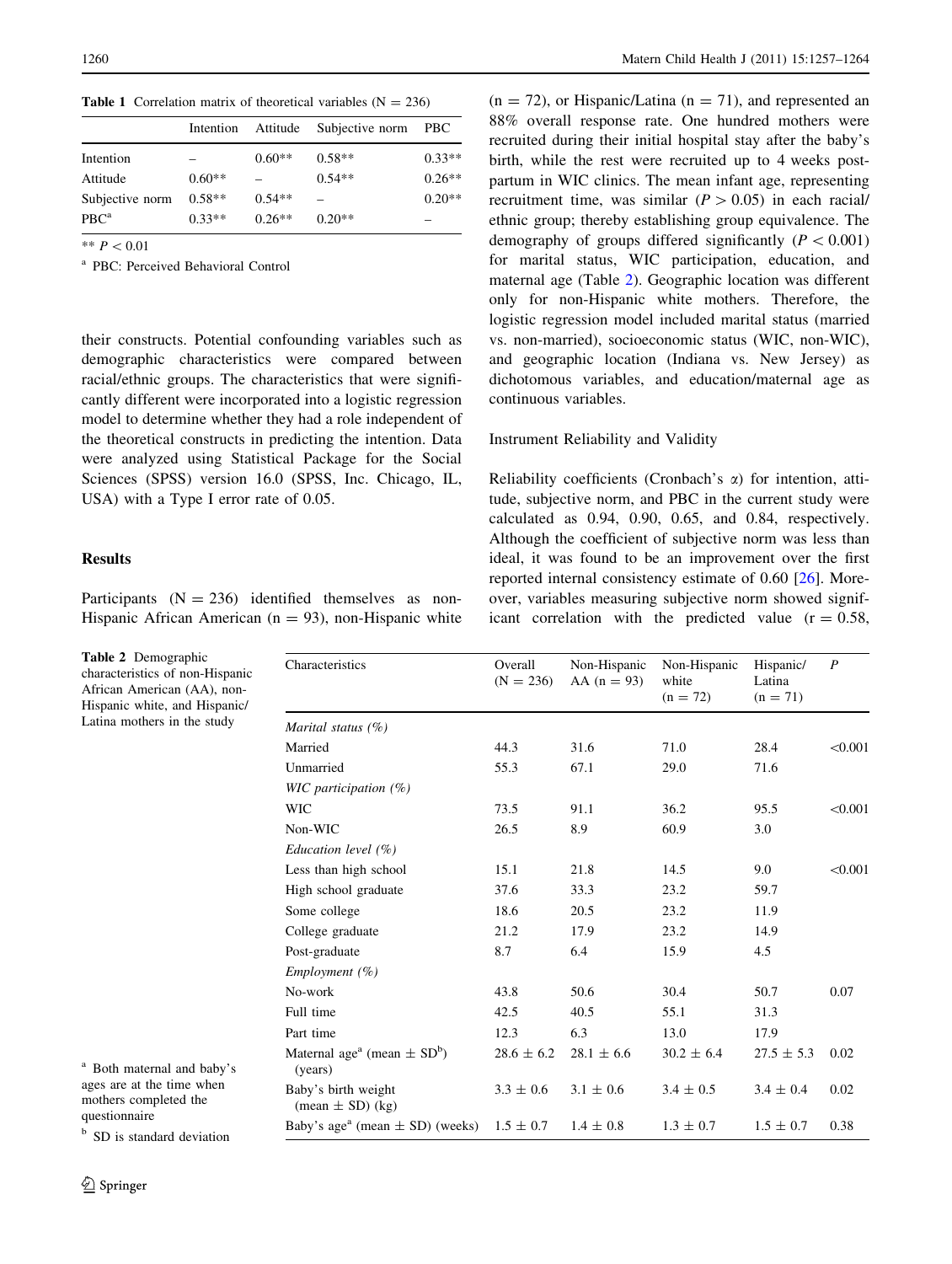$P<0.001$ ), suggesting its relevance in prediction. Rephrasing question items addressing subjective norm to capture descriptive norms may raise reliability to a more desirable level [[31\]](#page-8-0). The validity of the instrument was confirmed by factor analysis. Three distinctive factors, reflecting the three theoretical constructs, were extracted from the scale using principle axis factoring and varimax rotation. The factor loadings of items ranged from 0.77 to 0.92 for each factor. Three constructs accounted for 77% of the total variance of the scale, while the variance due to the attitude construct accounted for the most variance (45%).

Intention and Predictors of Intention to Continue Exclusive Breastfeeding for 6 months

The average scores  $(\pm$ standard deviation) for intention to continue EBF for 6 months were  $5.4 \pm 1.8$ ,  $5.3 \pm 1.8$ ,  $5.2 \pm 1.9$ , and  $5.7 \pm 1.4$ , for overall, non-Hispanic African Americans, non-Hispanic whites, and Hispanic/Latinas, respectively (where the scale ranged from  $l =$ extremely unlikely to  $7 =$  extremely likely). These intention scores were similar  $(P = 0.15)$  among racial/ethnic groups. Mean scores of 2 predictors (attitude and subjective norm) of the intention were significantly different ( $P \leq$ 0.01) among groups, which suggested a race-dependent difference in predictors for intention.

The model explained a significant proportion of the variance of the 'intention to continue EBF for 6 months' for each racial/ethnic group ( $P < 0.01$ , Table 3), thus verifying that the theory was sufficient in explaining the decision-making process. Constructs of the theory were found to be significant predictors of intention, though the relative importance of predictors varied by participant ethnicity. Adequacy of the theory was further supported by the logistic regression model, in which only theoretical constructs were significant predictors of the intention, independent of marital status, age, education level, WIC participation, and geographic location: attitude (odds ratio = 2.56, 95% confidence interval, 1.50–4.38,  $P =$ 0.001), subjective norm (odds ratio  $= 2.20, 95\%$  confidence interval, 1.39–3.50,  $P = 0.001$ ), and perceived behavioral control (odds ratio  $= 1.38$ , 95% confidence interval, 1.01–1.92,  $P = 0.05$ ). Thus, external variables like demographic characteristics influenced the intention indirectly through the theoretical constructs. Although the recruitment time could have contributed to variable differences in predicting maternal intention for EBF for 6 months, its role was not detected in this study sample.

The relative importance of the predictors of intention was different for each racial/ethnic group. Attitude and subjective norm were powerful predictors of intention for non-Hispanic African American and white mothers, but PBC was the sole strong predictor for Latina mothers. For non-Hispanic African American mothers, subjective norm was a stronger predictor of intention than attitude, whereas attitude was the stronger predictor for non-Hispanic white mothers (Table 3). An additional regression analysis conducted on data from non-Hispanic white mothers, after controlling for their geographic location, revealed a result similar to that of white mothers. Attitude and subjective norm were significant in forming the intention to continue EBF for 6 months among mothers in New Jersey; whereas, attitude was the only significant contributor among mothers in Indiana (Table [4\)](#page-6-0). The importance of the attitude was consistent in both locations.

# Underlying Beliefs of Predictors

Correlation analyses revealed specific underlying beliefs that contributed to the different predictors among groups. For Latinas, the control belief relating to 'pumping breast milk' was significantly correlated with perceived behavioral control, thus emerging as a belief in need for modification to improve perceived behavioral control.

|                                            | $(n = 93)$        |                 |             | Non-Hispanic white<br>$(n = 72)$                        |  |                                                                | Hispanic/Latina ( $n = 71$ ) |  |                                                                                                                 |
|--------------------------------------------|-------------------|-----------------|-------------|---------------------------------------------------------|--|----------------------------------------------------------------|------------------------------|--|-----------------------------------------------------------------------------------------------------------------|
|                                            | Mean <sup>a</sup> | $\beta$ weights | $P^{\rm b}$ | Mean <sup>a</sup>                                       |  |                                                                | Mean <sup>a</sup>            |  |                                                                                                                 |
| $5.6 \pm 1.0$                              | $5.7 \pm 0.9$     | 0.23            | 0.02        |                                                         |  |                                                                |                              |  | 0.15                                                                                                            |
| $5.2 \pm 1.5$                              | $5.4 \pm 1.3$     | 0.52            | 0.001       |                                                         |  | 0.01                                                           |                              |  | 0.12                                                                                                            |
| Perceived behavioral control $6.0 \pm 1.5$ | $6.2 \pm 1.2$     | 0.03            | 0.72        |                                                         |  | 0.42                                                           |                              |  | 0.001                                                                                                           |
| 0.68                                       | 0.68              |                 |             | 0.71                                                    |  |                                                                | 0.81                         |  |                                                                                                                 |
| 46.4                                       | 47.2              |                 |             | 50.5                                                    |  |                                                                | 65.4                         |  |                                                                                                                 |
|                                            |                   |                 |             | Overall Mean <sup>a</sup> Non-Hispanic African American |  | $5.3 \pm 1.1$ 0.53<br>$4.6 \pm 1.6$ 0.26<br>$5.8 \pm 1.5$ 0.07 | $\beta$ weights $P^b$        |  | $\beta$ weights $P^{\rm b}$<br>$0.001 \quad 6.0 \pm 0.7 \quad 0.14$<br>$5.5 \pm 1.2$ 0.15<br>$5.8 \pm 1.6$ 0.64 |

Table 3 Comparisons of the relative importance of predictors of the intention to continue exclusive breastfeeding for 6 months by race/ethnicity

<sup>a</sup> Mean scores are reported with standard deviation. Higher mean scores (in the scale of 1–7) suggest positive attitude, approval from social network, and strong sense of control/confidence in performing the behavior. Mean scores of attitude and subjective norm were significantly different ( $P < 0.01$ ) between race/ethnicity

 $\overrightarrow{p}$  P values are for  $\beta$  weights

 $c$  A Multiple correlation coefficient that is closer to 1.0 indicates a strong correlation between the intention and the three predictors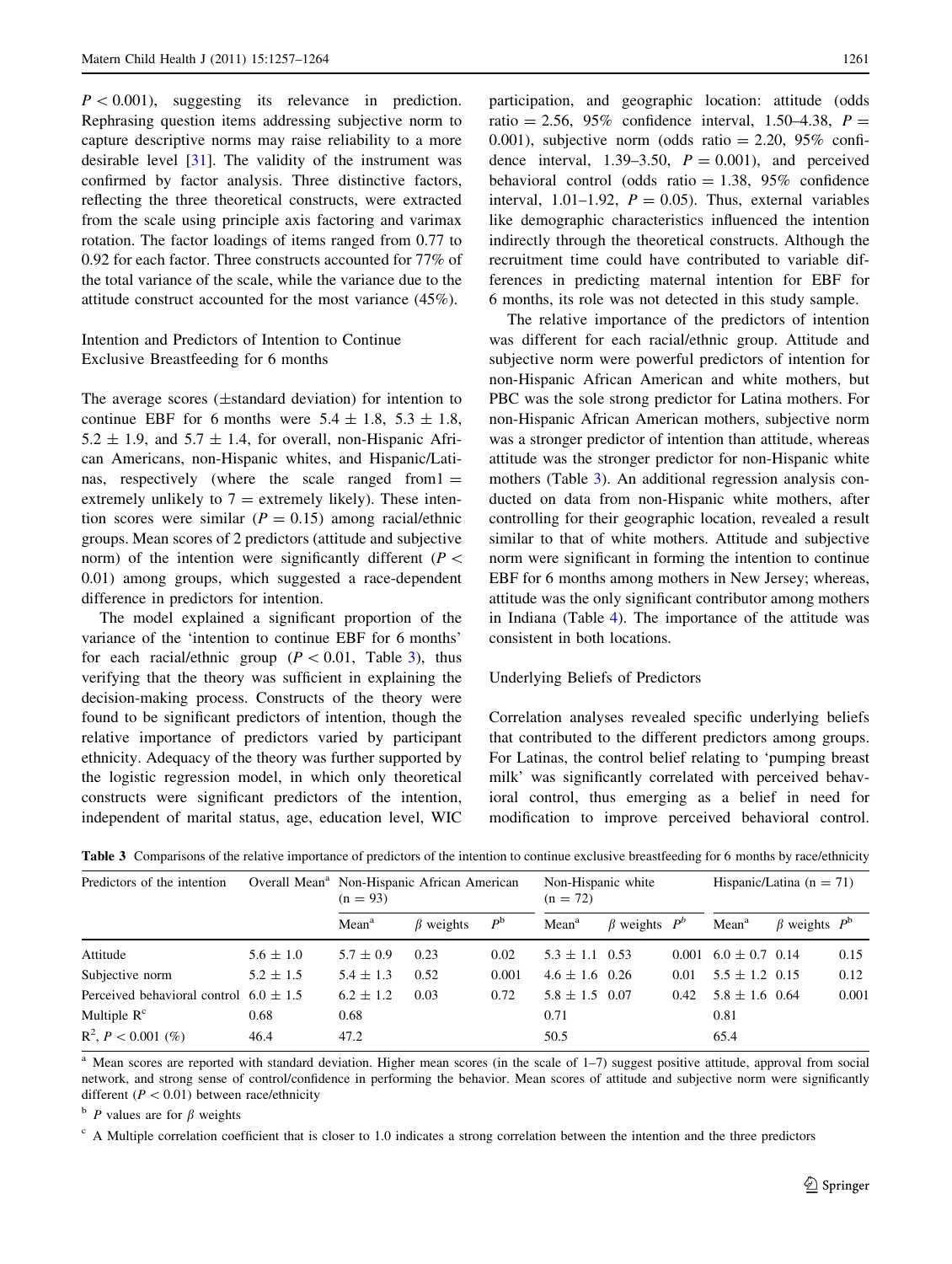| Predictors of the intention  | Participants overall<br>$(N = 236)$ |                 |             | Non-Hispanic white<br>(New Jersey, $n = 40$ ) |                 |             | Non-Hispanic white<br>(Indiana, $n = 31$ ) |                 |             |
|------------------------------|-------------------------------------|-----------------|-------------|-----------------------------------------------|-----------------|-------------|--------------------------------------------|-----------------|-------------|
|                              | Mean <sup>a</sup>                   | $\beta$ weights | $P^{\rm b}$ | Mean <sup>a</sup>                             | $\beta$ weights | $P^{\rm b}$ | Mean <sup>a</sup>                          | $\beta$ weights | $P^{\rm b}$ |
| Attitude                     | $5.6 \pm 1.0$                       | 0.38            | < 0.001     | $5.3 \pm 1.2$                                 | 0.65            | < 0.001     | $5.3 \pm 1.1$                              | 0.46            | 0.01        |
| Subjective norm              | $5.2 \pm 1.5$                       | 0.34            | < 0.001     | $4.4 \pm 1.8$                                 | 0.26            | 0.03        | $4.7 \pm 1.3$                              | 0.14            | 0.42        |
| Perceived behavioral control | $6.0 \pm 1.5$                       | 0.12            | 0.02        | $6.0 \pm 1.5$                                 | 0.10            | 0.31        | $5.5 \pm 1.5$                              | 0.32            | 0.08        |
| Multiple $Rc$                | 0.68                                |                 |             | 0.82                                          |                 |             | 0.71                                       |                 |             |
| $R^2$ , $P < 0.001$ (%)      | 46.4                                |                 |             | 67.3                                          |                 |             | 50.0                                       |                 |             |

<span id="page-6-0"></span>Table 4 Relative importance of theoretical variables when controlled for geographic location, New Jersey and Indiana

Not reported are mean intentions: overall;  $5.4 \pm 1.8$ , New Jersey;  $4.9 \pm 2.2$ , Indiana;  $5.5 \pm 1.6$ 

<sup>a</sup> Mean scores are reported with standard deviation. Higher mean scores (in the scale of 1–7) suggest positive attitude, approval from social network, and strong sense of control/confidence in performing the behavior. Mean scores of attitude and subjective norm were significantly different ( $P < 0.01$ ) between race/ethnicity

 $\Delta$  P values are for  $\beta$  weights

 $c$  A Multiple correlation coefficient that is closer to 1.0 indicates a strong correlation between the intention and the three predictors

Behavioral beliefs such as 'helping bond with my baby,' 'leading to easy feeding,' and 'building my baby's immunity,' were highly correlated with attitude of non-Hispanic African American and white mothers. Opinions of social referents such as the baby's father, other family members and friends, and people in public places were valued most by non-Hispanic mothers to shape their subjective norm favorably to perform the target behavior.

# **Discussion**

This study confirmed that the relative importance of TPBdefined constructs of intention and their respective underlying beliefs varied by the mother's race/ethnicity. Results showed that the strongest predictor of intention was PBC for Hispanic/Latina mothers, while attitude and subjective norm were strongest for non-Hispanic African American and white mothers. All three variables were significant predictors of intention for the overall sample population (Table 4). The theoretical constructs together explained significant proportions of the intention  $(P < 0.001)$  for non-Hispanic African American (47.2%), non-Hispanic white (50.5%), and Hispanic/Latina (65.4%) mothers.

It is important to note that intention has been shown to be directly correlated with behavior [\[24–26](#page-8-0)]; therefore, determining the predictors of intention is a necessary step in designing breastfeeding promotion. Wambach tested correlation between the constructs of TPB and intention, then between the constructs and behavior and found significant direct correlations in both cases [[24\]](#page-8-0). Duckett et al. showed high correlation between intention and the breastfeeding duration using the TPB-based structural model [\[25](#page-8-0)]. Bai et al. also found strong positive correlations between intention and behavior [\[26](#page-8-0)].

It is also noteworthy that our data account for a larger proportion of variance—both overall and by race/ethnicity—than previous studies where the variance explained by the constructs ranged from 23 to  $50\%$  [[24–26,](#page-8-0) [32](#page-8-0), [33](#page-8-0)]. Other studies have used TPB in their analyses and have yielded a variety of results. Dodgson et al. identified PBC as the most dominant factor explaining the breastfeeding intention and the behavior among postpartum mothers in Hong Kong [\[32](#page-8-0)]. Wambach reported that both maternal attitude and PBC were significant predictors of intention to breastfeed, though attitude was the most influential. [[24\]](#page-8-0) Remple found that subjective norm and PBC were influential in breastfeeding continuation with older infants. [[33\]](#page-8-0) Bai et al. reported that attitude and subjective norm were significant predictors of the intention to maintain EBF, with subjective norm being more influential. [[26](#page-8-0)] Variations in the degree of relative importance are likely attributable to the specificity of the behavior and the population in each study.

Through logistic regression modeling, this study demonstrated that demographic characteristics shared within groups exerted their effects on the intention through these TPB constructs, thereby resulting in a different pattern of relative importance of the constructs by race/ethnicity. For example, non-Hispanic white mothers in this study were relatively older in age, higher in income, more likely to be married and highly educated compared to the other two groups. These traits contributed to the differences in dynamics of constructs to influence the intention, thus should be accounted for in respective promotion programs.

Common demographic traits within a racial/ethnic group as well as its cultural traditions and heritage need to be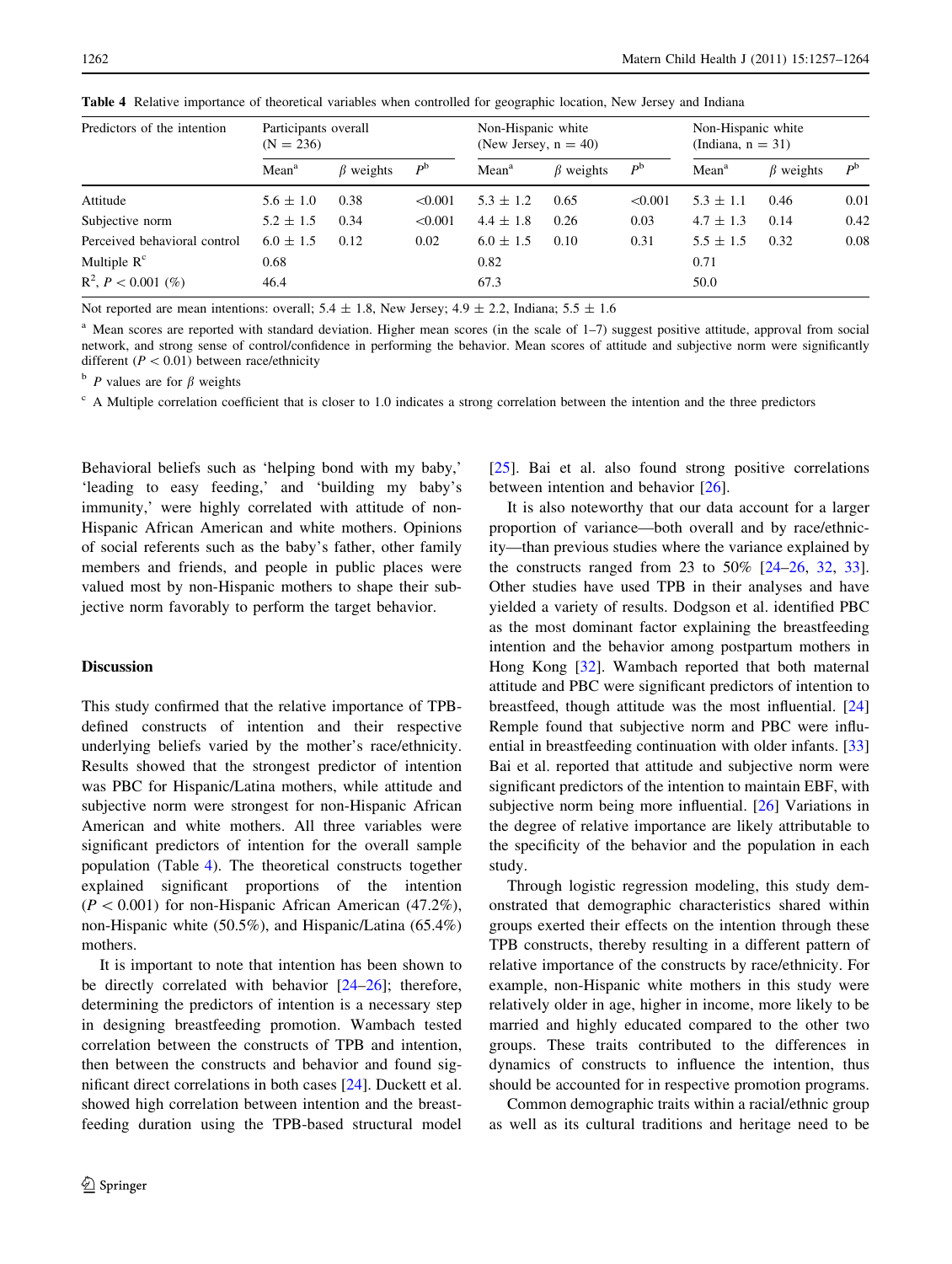<span id="page-7-0"></span>taken into consideration when designing successful intervention programs. Since these traits are usually not modifiable, program planners need to target underlying beliefs, which are modifiable. This study delineated the specific beliefs that should be addressed in future interventions. For example, ease of pumping breast milk was found to provide a sense of control that drove intention to continue EBF for 6 months in Latina mothers. To enable Latina mothers to maintain EBF for 6 months, health professionals need to provide a safe environment to learn and practice pumping, which may entail (a) a provision of electronic or manual breast pump kits at low/reduced prices or free of charge to low income families, (b) less restrictive eligibility criteria for rental electric or manual pumps for WIC participants, (c) preparation of written and visual education materials in Spanish (e.g. pumping/latching demonstration videos, information on proper storage and feeding of expressed milk), and (d) an increased number of Spanish-speaking peer counselors and lactation consultants.

Support from family and friends were valued highly by non-Hispanic African American mothers. Thus, including family members and an immediate social network of breastfeeding mothers in counseling and education sessions, and organizing peer-dad support groups may be effective to maintain family support throughout the duration of EBF [[34\]](#page-8-0). For non-Hispanic white mothers, it appears that helping them to perceive EBF as both a convenient and optimal method of infant feeding can effectively improve their attitude. Educating these mothers on the emotional and psychological benefits of EBF as well as physical health benefits may play a role in promoting positive attitudes toward EBF [1–6].

Providing an environment favorable to breastfeeding so that mothers may breastfeed their babies in public as conveniently as they do at home may boost the positive perception of breastfeeding. Other ways to create a breastfeeding-friendly environment include: creation of policies that support breastfeeding in public and at work and implementation of awareness campaigns [[35\]](#page-8-0). Participants across all racial groups valued approval of 'people in public places', which supports the importance of public awareness and support of EBF for 6 months. Currently, 44 states have enacted public policy that allows breastfeeding in any public or private location [\[36](#page-8-0)]. Twenty-four states to date have established legislation that supports breastfeeding in the workplace [[36–39\]](#page-8-0). In addition, the proposal in Healthy People 2020 includes raising the percentage of employers that provide worksite lactation programs [\[40](#page-8-0)]. Further expansion of such policies can help overcome the various barriers perceived by mothers of different races/ ethnicities.

Studies that explore the 'wants vs. needs' of breastfeeding-friendly initiatives for restaurants and shopping centers may provide direction and priorities for policy expansion. Campaigns and policies to improve awareness of restaurant and shop owners' to adopt an environment conducive to EBF may enable both Hispanic/Latina and non-Hispanic mothers to perceive ease, support, and empowerment to continue breastfeeding [\[41](#page-8-0)].

The current study suggests that closing the gap in EBF rates among races requires a comprehensive approach involving families, communities, health care providers, hospital practices, and workplaces, but tailored by race/ ethnicity of the mothers. Breastfeeding promotion programmers can apply findings of this study to design culturally appropriate interventions that will modify the pertinent beliefs of the critical constructs.

Generalizability outside the study population is limited due to nonrandom sampling. A future study that compares the intention in relation to the baby's age may delineate EBF-supportive efforts that evolve as the baby develops. Finally, an ethnographic approach that deals with contextually detailed data may provide additional guidance for improving the rates of EBF.

Acknowledgments This study was supported in part by an internal research grant from Montclair State University.

#### References

- 1. Lawrence, P. B. (1994). Breast milk: Best source of nutrition for term and preterm infants. Pediatric Clinics of North America, 41, 925–941.
- 2. Uvnas-Moberg, K. (1998). Oxytocin may mediate the benefits of positive social interaction and emotions. Psychoneuroendocrinology, 23, 819–835.
- 3. Thome, M., Alder, E. M., & Alfons, R. (2006). A populationbased study of exclusive breastfeeding in Icelandic women: Is there a relationship with depressive symptoms and parenting stress? International Journal of Nursing Studies, 43, 11–20.
- 4. James, D. C., & Lessen, R. (2009). The position of American Dietetic Association: Promoting and supporting breastfeeding. Journal of the American Dietetic Association, 109, 1926–1942.
- 5. Tryggvadottir, L., Tulinius, H., Jorunn, E. E., & Sigurvinsson, T. (2001). Breastfeeding and reduced risk of breast cancer in an Icelandic cohort study. American Journal of Epidemiology, 154, 37–42.
- 6. Collaborative Group on Hormonal Factors in Breast Cancer. (2002). Breast cancer and breastfeeding: Collaborative reanalysis of individual data from 47 epidemiological studies in 30 countries, including 50, 302 women with breast cancer and 96, 973 women without the disease. Lancet, 360, 187–195.
- 7. Weimer, J. P. (2001). The economic benefits of breastfeeding: A review and analysis. U.S. Department of Agriculture Food Review, 24, 23–26. Retrieved January 4, 2010 from [http://www.](http://www.breastfeedingworks.org/econ-review-bf2002.pdf) [breastfeedingworks.org/econ-review-bf2002.pdf](http://www.breastfeedingworks.org/econ-review-bf2002.pdf).
- 8. Centers for Disease Control and Prevention. (2008). Pediatric Nutrition Surveillance, National summary of trends in breastfeeding indicators by race/ethnicity. Retrieved January 4, 2010, from [http://www.cdc.gov/PEDNSS/pednss\\_tables/pdf/national\\_table](http://www.cdc.gov/PEDNSS/pednss_tables/pdf/national_table19.pdf) [19.pdf.](http://www.cdc.gov/PEDNSS/pednss_tables/pdf/national_table19.pdf)